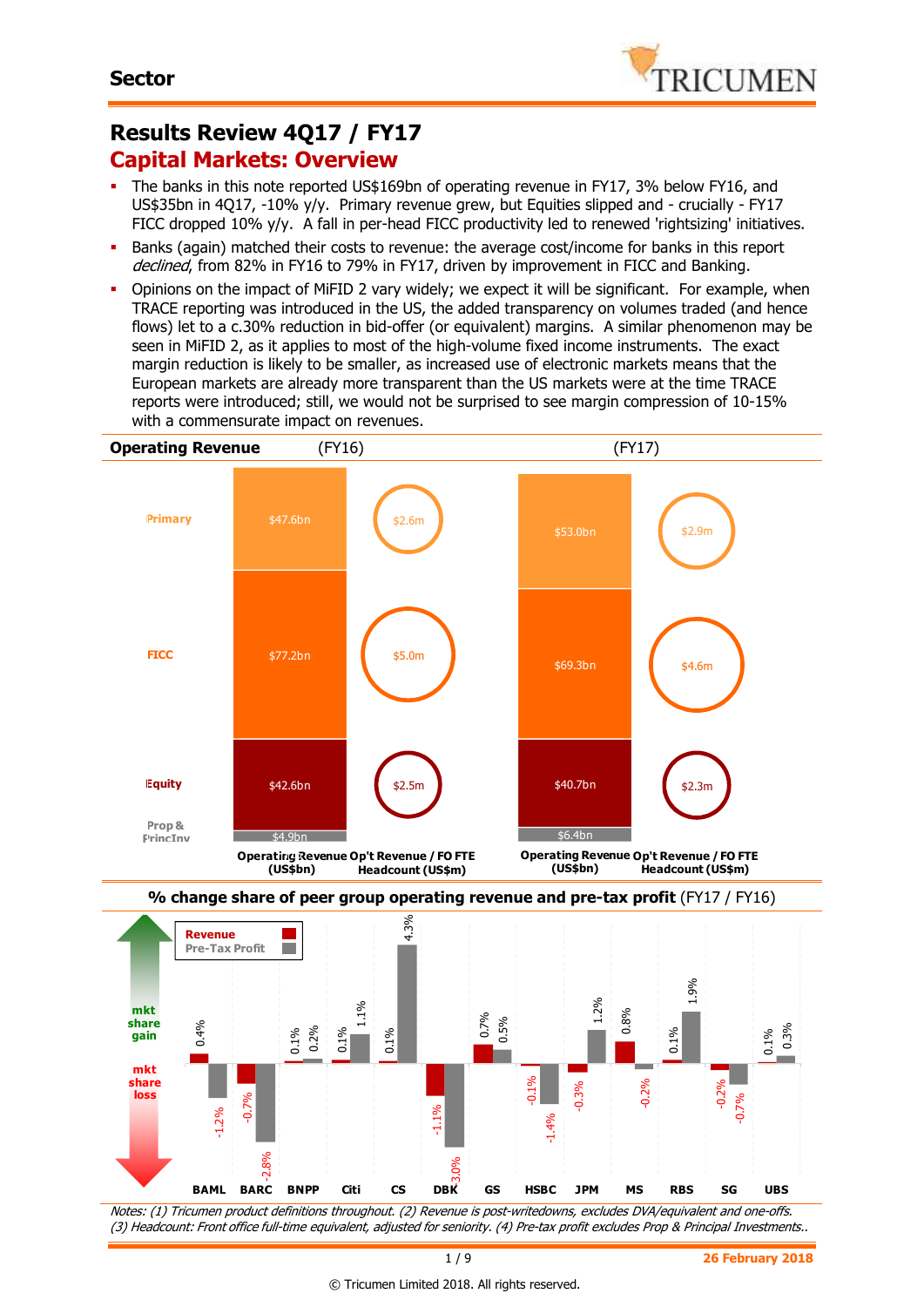

# **Capital Markets** (cont.)**: Primary issuance & Advisory**

- In FY17, DCM issuance fees earned by 'our' banks comfortably exceeded 2016. The key market drivers were high yield (global volumes  $+40\%$  y/y), US high grade and emerging markets. A healthy y/y growth in securitisation issuance in 4Q17 - Agency CMOs and Non-Agency RMBS in particular - was more than offset by a drop in trading margins. In CLOs, the expectation of higher interest rates and tighter credit markets is driving both managers and investors to more frequent 'resetting' of CLOs. Benefits to both sides are considerable, and we expect this trend to continue.
- Top 13' ECM fees grew 28% y/y in FY17 and 23% in 4Q17. IPO activity was exceptionally strong throughout the year, led by the US and EMEA, and with strong contribution from APAC. APOs also posted double-digit growth rates in FY17, led by Financials, Media & Tech and Industrials. The top players' fee growth exceeded that of a wider market.
- Despite a slow 4Q17, M&A/Advisory held up well: in FY17, 'our' banks grew fees by 5% y/y. APAC continues to surge: 4Q17 fees were c.70% ahead of 4Q16 and more than 2x above 3Q16. The US market, however, was subdued, partially due to margin pressures which we noted in our 3Q17 report and EMEA fees were flat versus 4Q16 (though sharply down from 3Q17).



Notes: (1) Tricumen product definitions throughout. (2) Revenue is post-writedowns, excludes DVA/equivalent and one-offs. (3) Headcount: Front office full-time equivalent, adjusted for seniority. **BAML BARC BNPP Citi CS DBK GS HSBC JPM MS RBS SG UBS**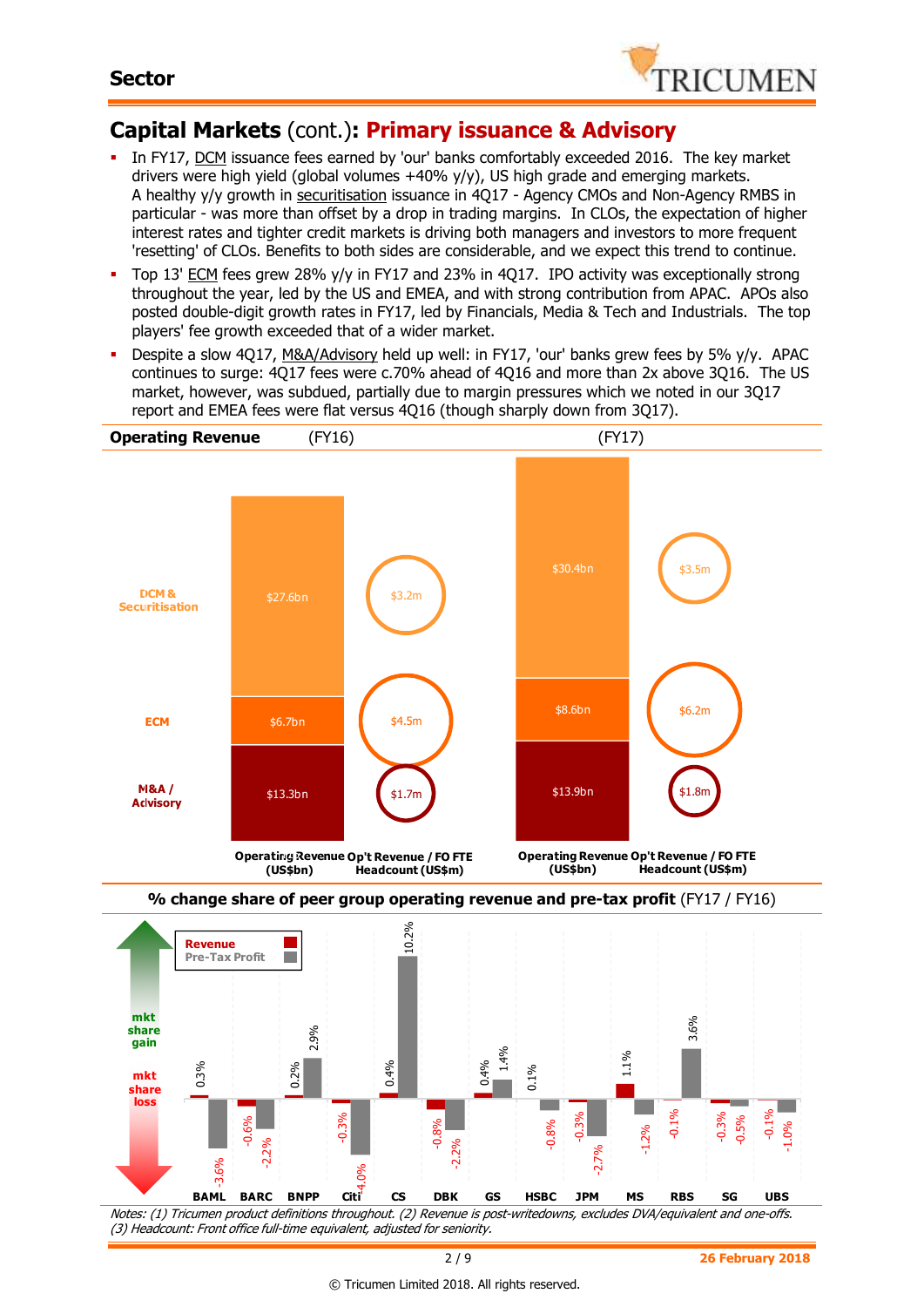

#### **Capital Markets** (cont.)**: FICC**

- In 4Q17, **FX** revenues suffered a sharp drop versus a prior-year period. Strong volumes (especially in forwards) were offset by significant margin compression - in some cases by as much as 50%. Latin American and APAC markets fared better than North America and Western Europe.
- Rates trading also declined compared to 4Q16: weak US Treasuries and JGB volumes reduced client revenue opportunity by c.10% y/y. Short-end declined, too, with repo volumes 7% below 4Q16 in both the US and Europe. Swap trading grew at a healthy clip in the US and especially Europe, but margin reductions wiped out any revenue gains. Bright spots were APAC repo trading - which benefited from higher volumes and rising interest rates - and European govies.
- Most though not all banks in this report reported a y/y decline in 4017 credit revenues versus 4Q16 amid falling margins in the US, margins and volume compression in Europe and weak volumes in APAC. Latin America, however, saw a pick-up in activity.
- In commodities, energy trading declined relative to 4Q16 and, while traded volumes grew strongly in base and precious metals, this was not enough to compensate for significant margin tightening. 'Our' banks continued whittling down their operations.



Notes: (1) Tricumen product definitions throughout. (2) Revenue is post-writedowns, excludes DVA/equivalent and one-offs. (3) Headcount: Front office full-time equivalent, adjusted for seniority. (4) Pre-tax profit excludes Prop & Principal Investments.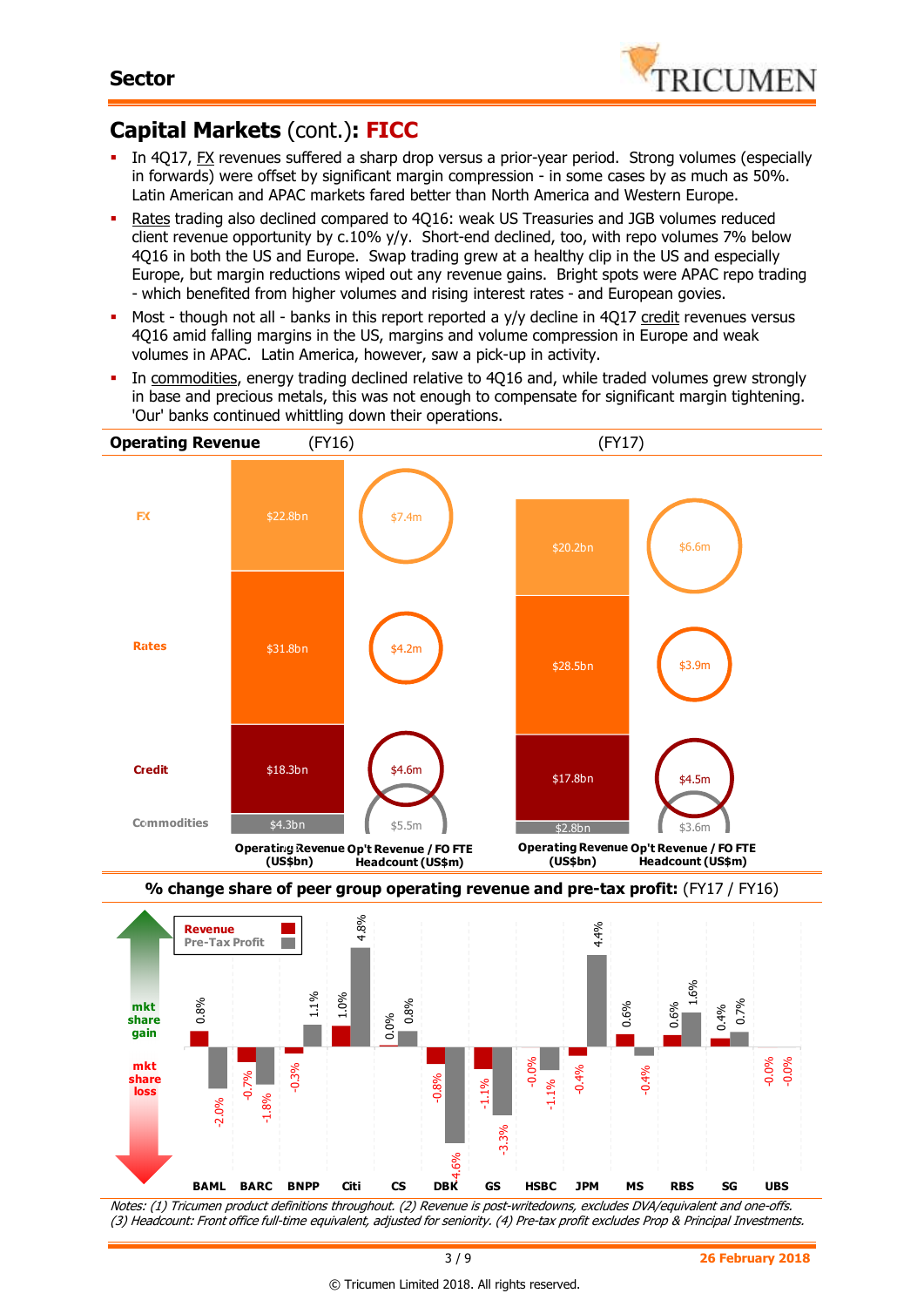

## **Capital Markets** (cont.)**: Equities**

- Cash equity trading revenues were broadly unchanged from 4Q16. Strong overall growth in Japan (c.20% in hi-touch and 60% in electronic) and steady US and European electronic markets were offset by weak hi-touch US and European markets and modest shrinkage in APAC ex-Japan. On full-year basis, electronic markets comfortably outpaced hi-touch in all major regions.
- In 4Q17, solid US and APAC structured equity derivatives trading was more than offset by declines in Americas flow trading and European structured product issuance.
- Prime service revenues were slightly below 4Q16 as growth in prime brokerage fees was negated by lower securities lending.





(3) Headcount: Front office full-time equivalent, adjusted for seniority. (4) Pre-tax profit excludes Prop & Principal Investments.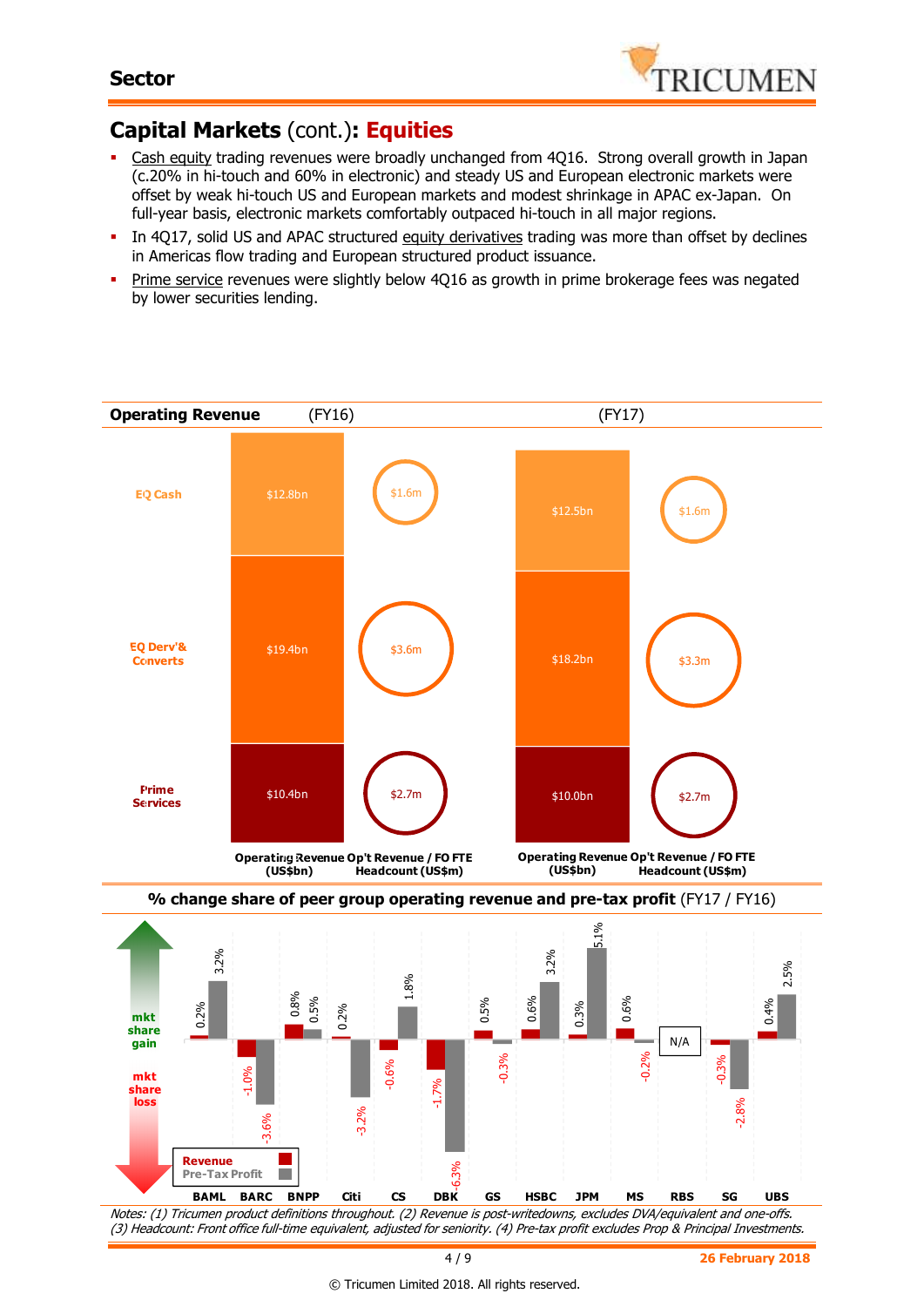

#### **Commercial/Transaction Banking**

- In the US, commercial lending remained steady. While rising interest rates favoured some banks, others found their financing margins unchanged relative to 4Q17. European volumes declined slightly in continental Europe and more sharply in the UK. In general, banks saw net interest margins tightening on their existing loan portfolio, but margins on new loans were healthier.
- Driven by strong activity in the US and Europe, 4Q17 payments volumes grew by approximately 10% compared to prior-year period. Trade finance activity steadied, with a year-on-year decline of almost imperceptible 0.5%.



5 / 9 **26 February 2018**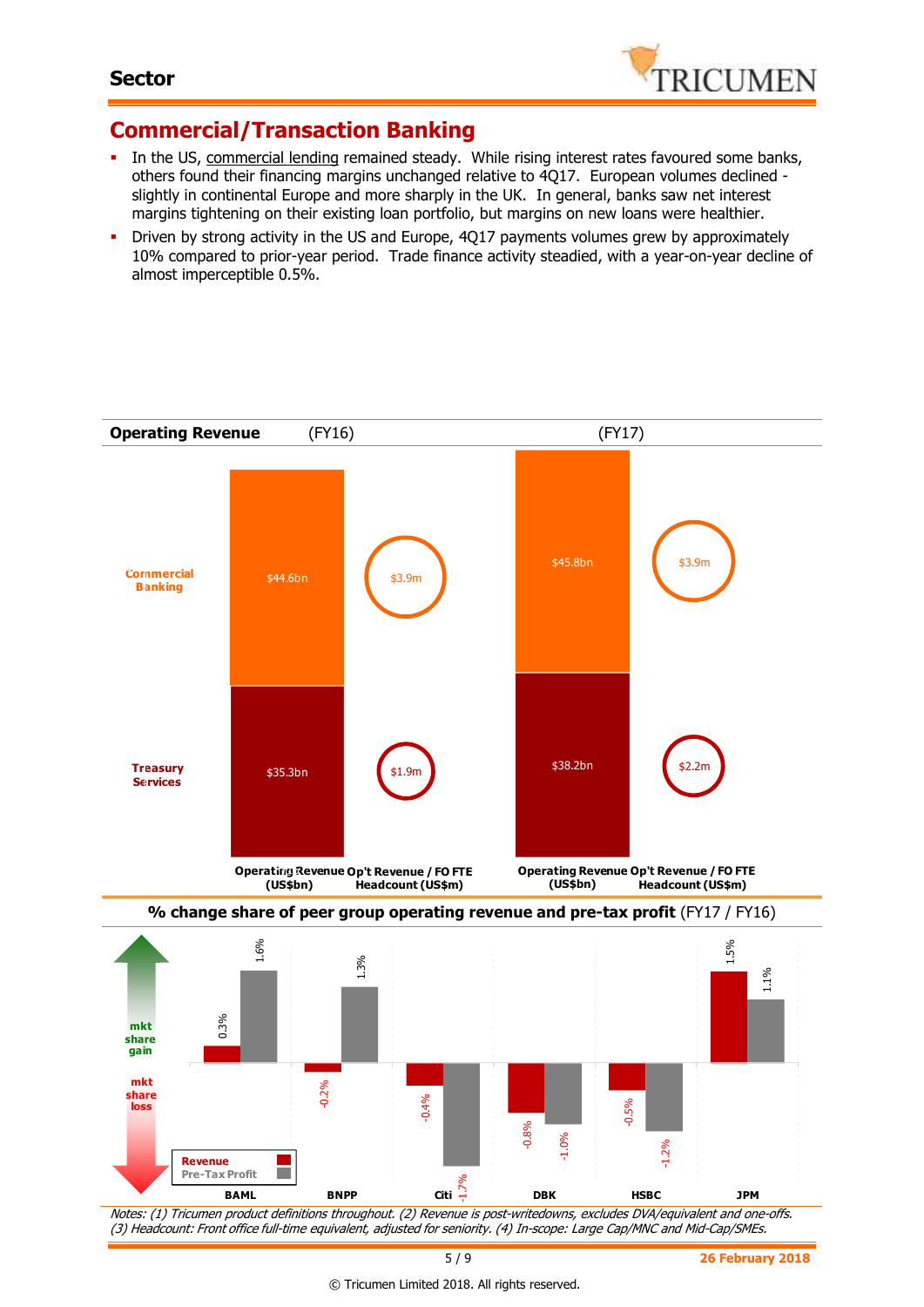

#### **Wealth Management**

- Wealth management revenues of the banks included in this report reached US\$66bn in FY17, +8% y/y, with corresponding increase in productivity. Pre-tax profits jumped 16% y/y, despite a sizeable investment in front- and middle-office staff and (selective) investment in systems.
- MiFID 2 is likely to accelerate the shift from advisory to discretionary activities (here, we aggregate fees from both within 'investment management'). With questionable wisdom, the impractically detailed MiFID 2 stipulates that firms must show how each advice that is given meets the client's objectives and circumstances - even if a transaction was discussed with the client beforehand. A resultant increase in provider's cost may make advisory even more niche than it already is; several smaller firms we follow have already ceased marketing advisory service - even if they still offer it.
- Other key challenges for the industry in 2018 and beyond include: a continued shift to tech solutions/AI (including cooperation with specialist external operators), a more transparent pricing, emphasising performance over a simple share-of-AuM, especially in the UHNW segment.



Notes: (1) Tricumen product definitions throughout. (2) Revenue is post-writedowns, excludes DVA/equivalent and one-offs. (3) Headcount: Front office full-time equivalent, adjusted for seniority.

-1%

-0.015

**BAML CS DBK JPM MS UBS**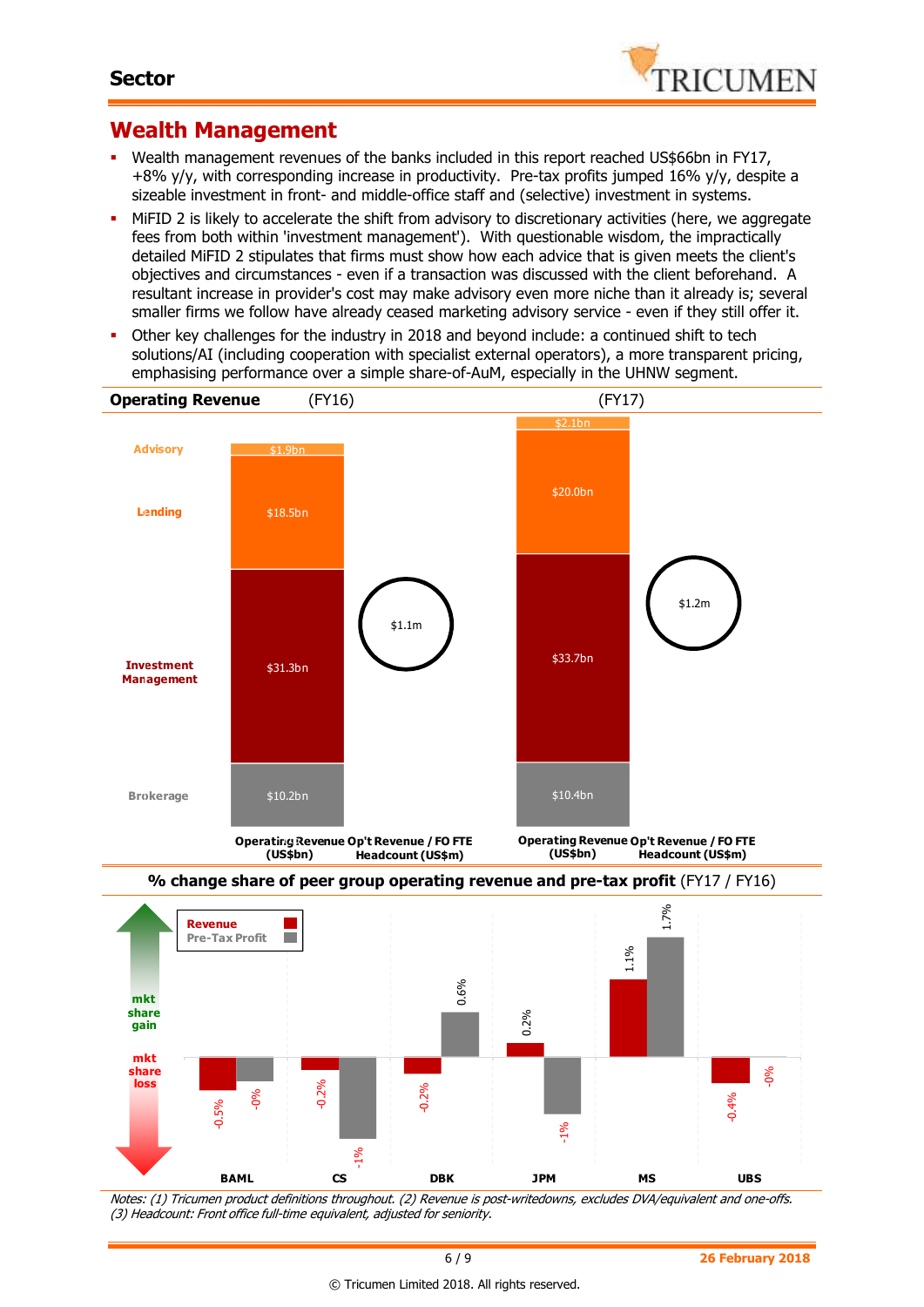

#### **Revenue dynamics**

#### **FY17 / FY16** (Operating revenue, % change, US\$, Global Level 1)

|                                         | <b>BAML</b> | BARC. | <b>BNPP</b>   | Citi          | <b>CS</b> | <b>DBK</b> | GS  | <b>HSBC</b> | <b>JPM</b> | <b>MS</b> | <b>RBS</b> | SG  | <b>UBS</b> | <b>Top 25%</b> | Bottom 25% |
|-----------------------------------------|-------------|-------|---------------|---------------|-----------|------------|-----|-------------|------------|-----------|------------|-----|------------|----------------|------------|
| <b>Capital Markets</b>                  | ⇨           | ⊕     | ⇨             | ⇩             | ⇨         | ⇩          | ⇧   | ⊕           | ⊕          | ⇧         | ⇮          | ⊕   | ⇨          | $+2%$          | $-4%$      |
| Primary                                 | ⇨           | ⇩     | ⇧             | ⇩             | ⇧         | ⇩          | ⇨   | ⇨           | ⇨          | ⇧         | ⇩          | ⇩   | ⇩          | $+15%$         | $+3%$      |
| <b>DCM Bonds</b>                        | ⇨           | ⊕     | ⇨             | $\Rightarrow$ | ⊕         | ⇩          | ⇧   | ⇧           | ⇨          | ⇧         | ⊕          | ⊕   | ⊕          | $+26%$         | $+3%$      |
| <b>DCM Loans</b>                        | ⇨           | ⇩     | ⇧             | ⇩             | n         | ⇨          | €   | ⇩           | ⇨          | N/M       | ⇩          | ⇩   | ⇩          | $+25%$         | $+4%$      |
| Securitisation                          | ⇩           | ⇨     | ⇧             | ⇩             | ⇑         | ⇩          | ⇩   | ⇧           | ⇨          | ⇨         | ⇩          | ⇨   | ⇩          | $+5%$          | $-18%$     |
| <b>ECM</b>                              | U           | ⇩     | ⇨             | ⇧             | ⇨         | ⇩          | ⇨   | ⇩           | ⇩          | ⇧         | г<br>N/M   | ⇩   | ⇧          | $+41%$         | $+6%$      |
| M&A / Advisory                          | ⇧           | ⇩     | ⇧             | ⇧             | ⇨         | ⇩          | ⇨   | ⇨           | ⇩          | ⇩         | ×<br>N/M   | ⇩   | ⇩          | $+9%$          | $-2%$      |
| Sales & Trading                         | ⇑           | ⇩     | $\Rightarrow$ | $\Rightarrow$ | ⇩         | ⇩          | ⇩   | ⇨           | ⇩          | ⇧         | ⇑          | ⇩   | ⇨          | $-4%$          | $-10%$     |
| <b>FX</b>                               | ⇑           | ⊕     | 母             | $\Rightarrow$ | ⇩         | ⇩          | ⇩   | ⇩           | ⇧          | ⇨         | ⇩          | ⇧   | ⇨          | $-6%$          | $-20%$     |
| Rates                                   | ⇩           | ⇩     | ⇩             | ⇨             | ⇩         | ⇩          | ⇨   | ⇨           | ⇩          | ⇧         | ⇑          | ⇨   | ⇮          | $-1%$          | $-21%$     |
| Credit                                  | ⇨           | ⇨     | ⇩             | ⇩             | ⇑         | ⇩          | ⇩   | ⇨           | ⇩          | ⇧         | ⇑          | ⇨   | ⇩          | $+14%$         | $-10%$     |
| Commodities                             | ⇨           | ⇩     | ⇩             | ⇨             | ⇨         | ⇩          | ⇩   | ⇧           | ⇩          | ⇩         | N/M        | ⇧   | ⇧          | $-19%$         | $-50%$     |
| EQ Cash                                 | ⇩           | ⇧     | ⇩             | ⇧             | ⇩         | ⇩          | ⇨   | ⇧           | ⇩          | ⇨         | г<br>N/M   | ⇩   | ⇨          | $+1%$          | $-6%$      |
| EQ Derv & Converts                      | ⇨           | ⇩     | ⇧             | ⇩             | ⊕         | ⇩          | ⇨   | ⇑           | ⇩          | ⇨         | N/M        | ⇩   | ⇧          | $+1%$          | $-13%$     |
| <b>Prime Services</b>                   | ⇑           | ⇩     | ⇨             | ⇨             | ⊕         | ⊕          | ⇨   | ⇧           | ⇧          | ⇩         | N/M        | ⇩   | ⊕          | $+3%$          | $-2%$      |
| Prop Trading                            | N/M         | N/M   | F<br>⇨        | N/M           | Ŧ<br>Д    | N/M        | Ĥ   | N/M         | г<br>⇨     | N/M       | N/M        | ⇩   | N/M        | $+7%$          | $-29%$     |
| <b>Principal Investments</b>            | N/M         | N/M   | N/M           | N/M           | ⇩         | ⊕          | ⇨   | ⇨           | N/M        | ⇧         | N/M        | N/M | N/M        | $+46%$         | $-14%$     |
| <b>Commercial / Transaction Banking</b> | ✿           | N/M   | ⇧             | ⇨             | N/M       | ⊕          | N/M | ⇨           | ⇧          | N/M       | N/M        | N/M | N/M        | $+6%$          | $+3%$      |
| Commercial Banking                      | ➡           | N/M   | ⇨             |               | N/M       | ⇩          | N/M | ⊕           | ⇑          | N/M       | N/M        | N/M | N/M        | $+4%$          | $-0%$      |
| <b>Treasury Services</b>                |             | N/M   | ⇨             | ⇨             | ç<br>N/M  | ⊕          | N/M | ⇨           | ⇑          | N/M       | N/M        | N/M | N/M        | $+10%$         | $+6%$      |
| <b>Wealth Management</b>                | ⇩           | N/M   | N/M           | N/M           | ⇩         | ⇧          | N/M | N/M         | ⇧          | ⇧         | N/M        | N/M | ⇨          | $+9%$          | $+6%$      |
| Advisory                                | ⇩           | N/M   | N/M           | N/M           | ⇧         | ⇧          | N/M | N/M         | ⇩          | ⇧         | N/M        | N/M | ⇧          | $+10%$         | $+2%$      |
| Lending                                 | ⇨           | N/M   | N/M           | N/M           | ⊕         | ⇩          | N/M | N/M         | ⇩          | ⇧         | N/M        | N/M | ⇨          | $+8%$          | $+3%$      |
| <b>Investment Management</b>            | ⊕           | N/M   | N/M           | N/M           | ⇨         | ⊕          | N/M | N/M         | ⇧          | ⇨         | N/M        | N/M | ⇨          | $+10%$         | $+5%$      |
| Brokerage                               | ⇨           | N/M   | N/M           | N/M           | ⊕         | ⇩          | N/M | N/M         | ⇨          | ⇩         | N/M        | N/M | ⇑          | $+3%$          | $-3%$      |

#### **4Q17 / 4Q16** (Operating revenue, % change, US\$, Global Level 1)

|                                         | BAML | <b>BARC</b>   | <b>BNPP</b>   | Citi          | <b>CS</b> | <b>DBK</b>    | GS  | <b>HSBC</b> | <b>JPM</b>    | <b>MS</b>     | <b>RBS</b> | SG            | <b>UBS</b>    | Top 25% | Bottom 25% |
|-----------------------------------------|------|---------------|---------------|---------------|-----------|---------------|-----|-------------|---------------|---------------|------------|---------------|---------------|---------|------------|
| <b>Capital Markets</b>                  | ✿    | ⇨             | $\Rightarrow$ | ⊕             | 合         | ⇩             | ⊕   | ⊕           | ⊕             | ⇨             | ⇮          | $\Rightarrow$ | ⊕             | $-4%$   | $-11%$     |
| Primary                                 | ⇑    | ⇩             | ⇧             | ⊕             | ⇨         | ⇩             | 合   | ✿           | ⇩             | ⇨             | ⇩          | ⇨             | ⇩             | $+17%$  | $+3%$      |
| <b>DCM Bonds</b>                        | ⇨    | ⇨             | ⇧             | ⇨             | ⇩         | ⇧             | N/M | ⇧           | ⇩             | ⊕             | ⇩          | ⊕             | ⇩             | $+49%$  | $+12%$     |
| <b>DCM Loans</b>                        | ⇩    | ⇩             | ⇧             | ⇩             | ⇧         | ⇨             | ⇨   | N/M         | ⇩             | ⇧             | ⇩          | ⇨             | ⇩             | $+30%$  | $-4%$      |
| Securitisation                          | ⇩    | ⇧             | ⇧             | ⇩             | ⇩         | ⇩             | ⊕   | €           | ⇩             | ⇨             | ⇨          | ⇨             | $\Rightarrow$ | $+12%$  | $-13%$     |
| <b>ECM</b>                              | U    | ⇩             | ⇩             | ⇨             | ⇨         | ⇩             | ⇧   | ⇩           | $\Rightarrow$ | ⇧             | N/M        | ⇧             | ⇩             | $+22%$  | $-15%$     |
| M&A / Advisory                          | ⇧    | ⇩             | ⇧             | ⇨             | ⇩         | ⇩             | ⇨   | ✿           | ⇩             | ⇩             | N/M        | ⇨             | ⇩             | $+9%$   | $-8%$      |
| Sales & Trading                         | ⇨    | $\Rightarrow$ | ⇩             | $\Rightarrow$ | ⇨         | ⇩             | ⊕   | ⇩           | ⇩             | ⇩             | ⇑          | ⇧             | 슙             | $-7%$   | $-26%$     |
| <b>FX</b>                               | ⇨    | ⋑             | ⊕             | ⇧             | ⇧         | ∪             | ⇩   | ण           | ⇨             | ⇩             | ⇩          | ⇧             | ⇨             | $-13%$  | $-38%$     |
| Rates                                   | ⇨    | ⇨             | ⇩             | $\Rightarrow$ | ⇧         | ⇩             | ⇩   | ⇩           | ⇩             | ⇩             | ⇮          | ⇧             | ⇨             | $-1%$   | $-41%$     |
| Credit                                  | ⇨    | ⇧             | ⇩             | ⇩             | ⇩         | ⇨             | ⇩   | ⇧           | ⇩             | ⇨             | ⇮          | ⇨             | ⇩             | $+1%$   | $-27%$     |
| Commodities                             | ⇨    | ⇩             | ⇩             | ⇨             | ⇩         | ⇩             | ⇩   | ⇧           | ⇩             | ⇩             | N/M        | ⇧             | ⇮             | $-32%$  | $-57%$     |
| EQ Cash                                 | J    | ⇩             | ⇨             | $\Rightarrow$ | ⇩         | ⇩             | U   | ⇧           | ⇨             | ⇧             | N/M        | ⇩             | 合             | $+6%$   | $-11%$     |
| EQ Derv & Converts                      | ⇨    | $\Rightarrow$ | 合             | ⇩             | ⇩         | ⇩             | ⇨   | J           | ⇩             | ⇩             | N/M        | ⇧             | 合             | $-5%$   | $-24%$     |
| <b>Prime Services</b>                   | ⇑    | $\Rightarrow$ | ⇩             | ⊕             | ⇑         | ⇩             | ⇨   | ⇑           | ⇩             | ⇨             | N/M        | ⊕             | ⊕             | $+10%$  | $-3%$      |
| Prop Trading                            | N/M  | N/M           | ✿             | N/M           | N/M       | N/M           | J   | N/M         | г<br>⇨        | N/M           | N/M        | N/M           | N/M           | $-10%$  | $-29%$     |
| <b>Principal Investments</b>            | N/M  | N/M           | N/M           | N/M           | ⇨         | N/M           | Л   | 合           | N/M           | ⇩             | N/M        | N/M           | N/M           | $+277%$ | $+112%$    |
| <b>Commercial / Transaction Banking</b> | ⇨    | N/M           | ⇨             | ⇨             | N/M       | ⊕             | N/M | ⊕           | ✿             | N/M           | N/M        | N/M           | N/M           | $+8%$   | $+3%$      |
| Commercial Banking                      | ⇨    | N/M           | 合             | ⊕             | N/M       | ⇩             | N/M | л           | ⇧             | N/M           | N/M        | N/M           | N/M           | $+7%$   | $-1%$      |
| <b>Treasury Services</b>                | ⇨    | N/M           | ⇩             | $\Rightarrow$ | N/M       | ⇩             | N/M | ⇨           | ⇮             | N/M           | N/M        | N/M           | N/M           | $+10%$  | $+5%$      |
| <b>Wealth Management</b>                | ⇩    | N/M           | N/M           | N/M           | ⊕         | 合             | N/M | N/M         | ⇩             | ⊕             | N/M        | N/M           | ⊕             | $+10%$  | $+7%$      |
| Advisory                                | ⇨    | N/M           | N/M           | N/M           | ⇩         | ⊕             | N/M | N/M         | ⇧             | $\Rightarrow$ | N/M        | N/M           | ⊕             | $+14%$  | $+6%$      |
| Lending                                 | ⇨    | N/M           | N/M           | N/M           | ⇨         | ⇑             | N/M | N/M         | ⊕             | ⇧             | N/M        | N/M           | ⇨             | $+13%$  | $+4%$      |
| <b>Investment Management</b>            | ⇩    | N/M           | N/M           | N/M           | ⇩         | $\Rightarrow$ | N/M | N/M         | ⇑             | ⊕             | N/M        | N/M           | ⊕             | $+20%$  | $+8%$      |
| Brokerage                               | ⇩    | N/M           | N/M           | N/M           | ⊕         | ⇑             | N/M | N/M         | ⇩             | ⇩             | N/M        | N/M           | ⊕             | $+5%$   | $-4%$      |

Source: Tricumen. Notes: (1) Tricumen product definitions throughout. (2) Arrows show % change in revenue vs peers. Up- /down-arrows: top-/bottom-quartile. (3) Revenue is post-writedowns, excludes DVA/equivalent and one-offs, as described in the Company Section. (4) In-scope: Large Cap/MNC and Mid-Cap/SMEs.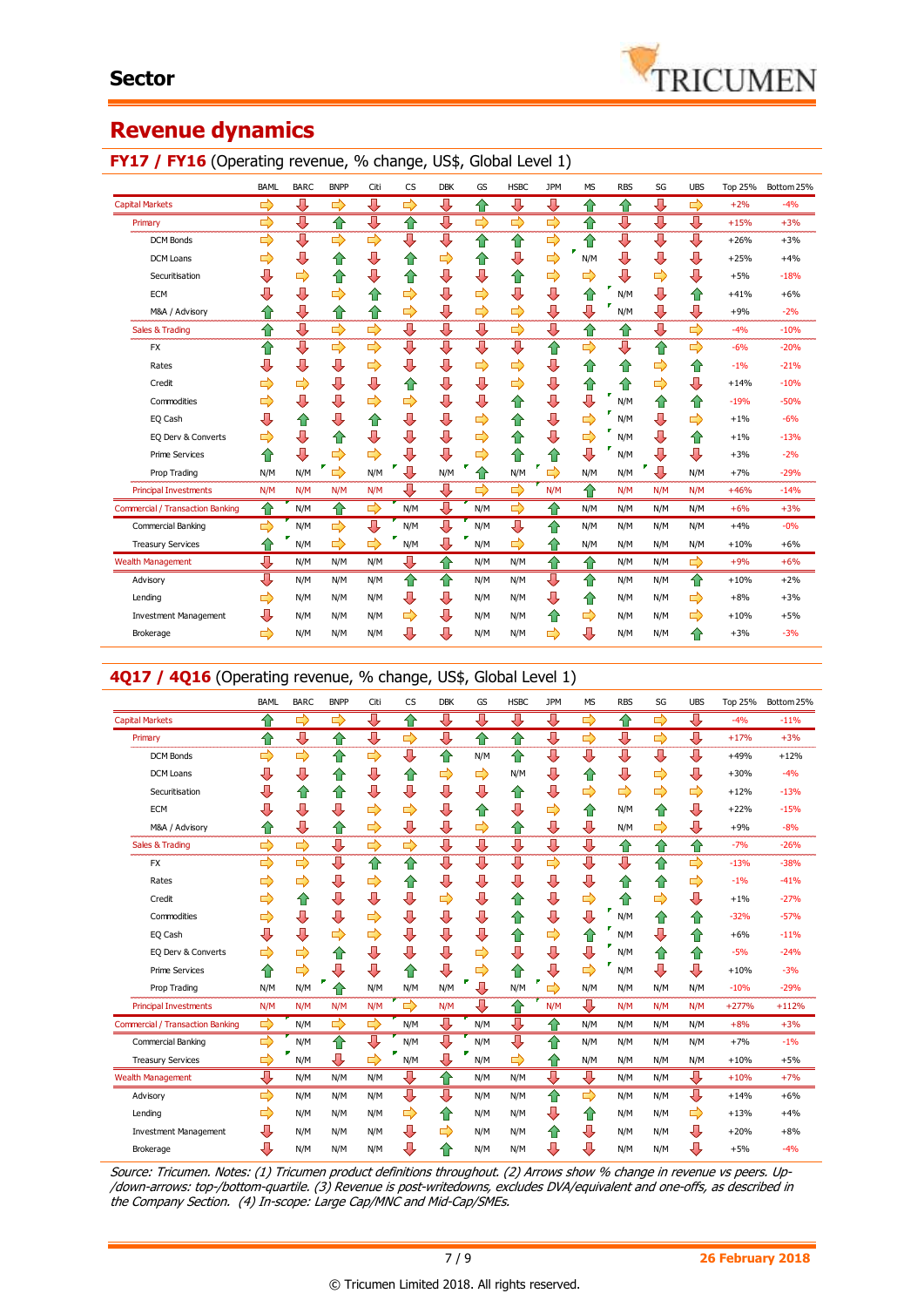

# **Operating cost / income** (US\$, Global Level 1)



FICC Equities



Source: Tricumen. Notes: (1) TRIC product definitions, standard deviation, product Level 1; (2) Operating expenses exclude one-off non-operational items, insurance-related benefits & claims, and credit expense/recovery/NPL provisions. Capital expenditure is included as accrued. Litigation expense is allocated to front-line units. (3) positive values indicate outperformance; missing fields indicate that data is not meaningful, or available; (4) outliers are excluded. (5) RBS does not compete in Equities markets.